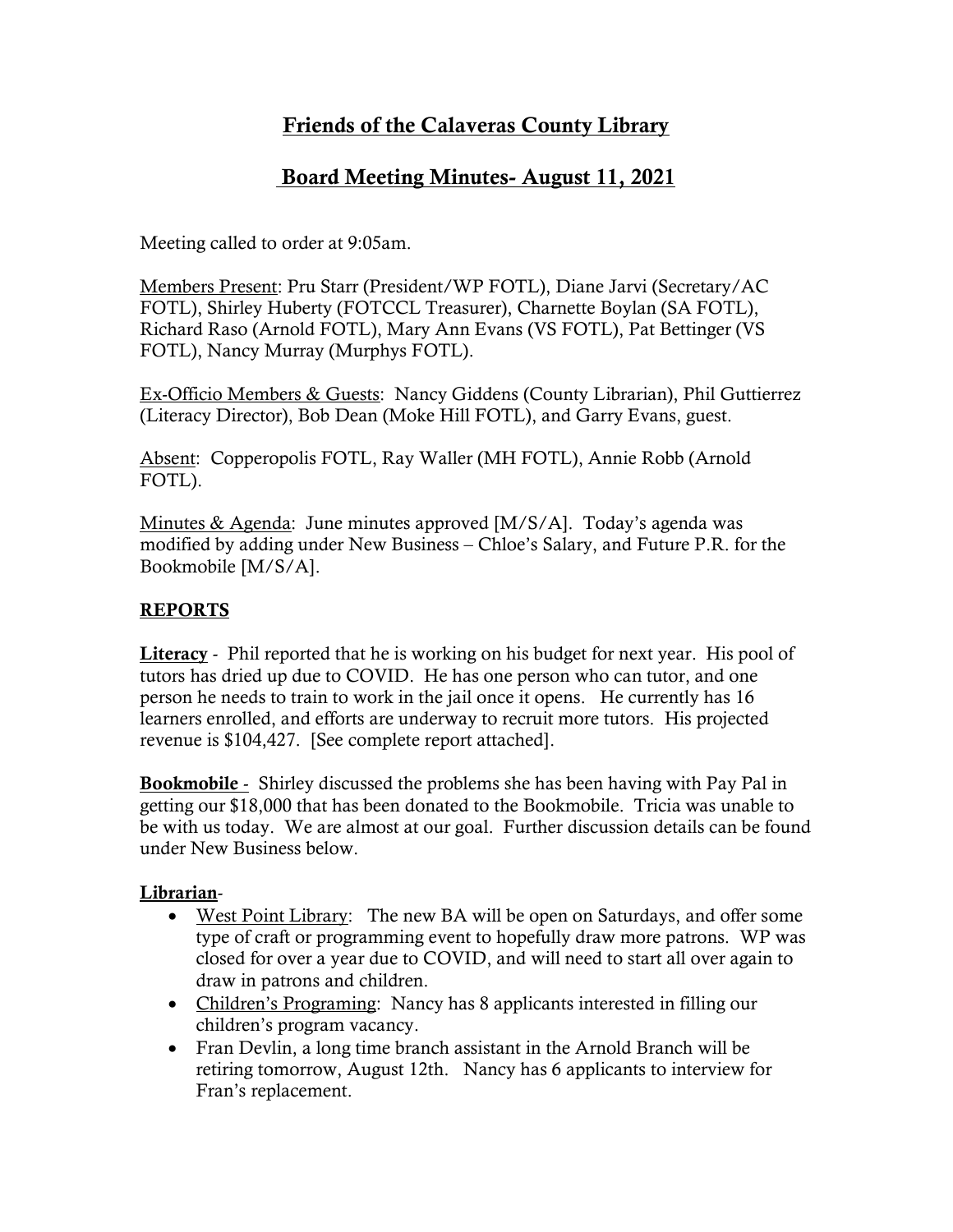- Zip Books: Nancy is waiting for our new allotment for zip books. Last year she received \$12,250, and she hopes to get more this coming year. She has a number of requests for zip books sitting on her desk.
- Summer Reading 2021: The summer reading program went really well this year. The event ran for 8 weeks and we had 590+ children enrolled in the program. The top reader in each age category were boys this year.
- Lunch at the Library: Nancy was very pleased with this years lunch program. We gave out 4,062 lunches. All locations worked well. New to the program this year were: Railroad Flats which got 38-40 lunches, and Moke Hill which had about 15 lunches a day.
- Bookmobile: We were disappointed to hear that the bookmobile will be delayed until late November or early December. See further discussion below.

[See Nancy's full report attached].

Treasurer: Chloe emailed everyone the July 2021 Treasurer's report. [See attached copy]. We currently have a bank balance of \$167,650.51. Our Fidelity Fund balance is currently \$905,169.15. A motion to approve the report was approved. [M/S/A].

OLD BUSINESS: Shirley reported that she has not heard anything from the architects in Sacramento regarding the patio plan. She will follow-up with them and report back before the October Annual meeting.

NEW BUSINESS: Pru asked if we wanted to hold our Annual meeting again this year. It was agreed that we would hold the meeting on October 13th at the SA library. We will discuss details at our next meeting. [\**Add to next months' agenda*].

Shirley asked us to consider giving Chloe a pay increase since she does so much work for us, over and above the 20 hours per month she is paid for. A motion was made to increase her salary from \$20 an hour to \$25 an hour, effective immediately. [M/S/A]. A motion was also made to honor Chloe at our Annual meeting in October. [M/S/A] (Note: Details of the motion will be hidden until the October meeting). Shirley asked that Chloe's parents be invited to the event.

Future Funding of Bookmobile: Bob sent everyone an email outlining several items he felt we needed to address regarding the future financing of the bookmobile. After some discussion, the following motions were made:

- A motion was made to ending our funding on October  $13<sup>th</sup>$  of 2021 (our Annual meeting). [M/S/A].
- A motion was made to maintain the Bookmobile Fund as a designated fund.  $[M/S/A]$ .
- $\triangle$  A motion was made to keep the interest accrued from the Bookmobile fund to go into the General Fund, as currently set up. [M/S/A].
- $\triangle$  A motion was made by Bob to establish a restricted reserve fund with the remaining funds raised after the purchase is completed. This would include all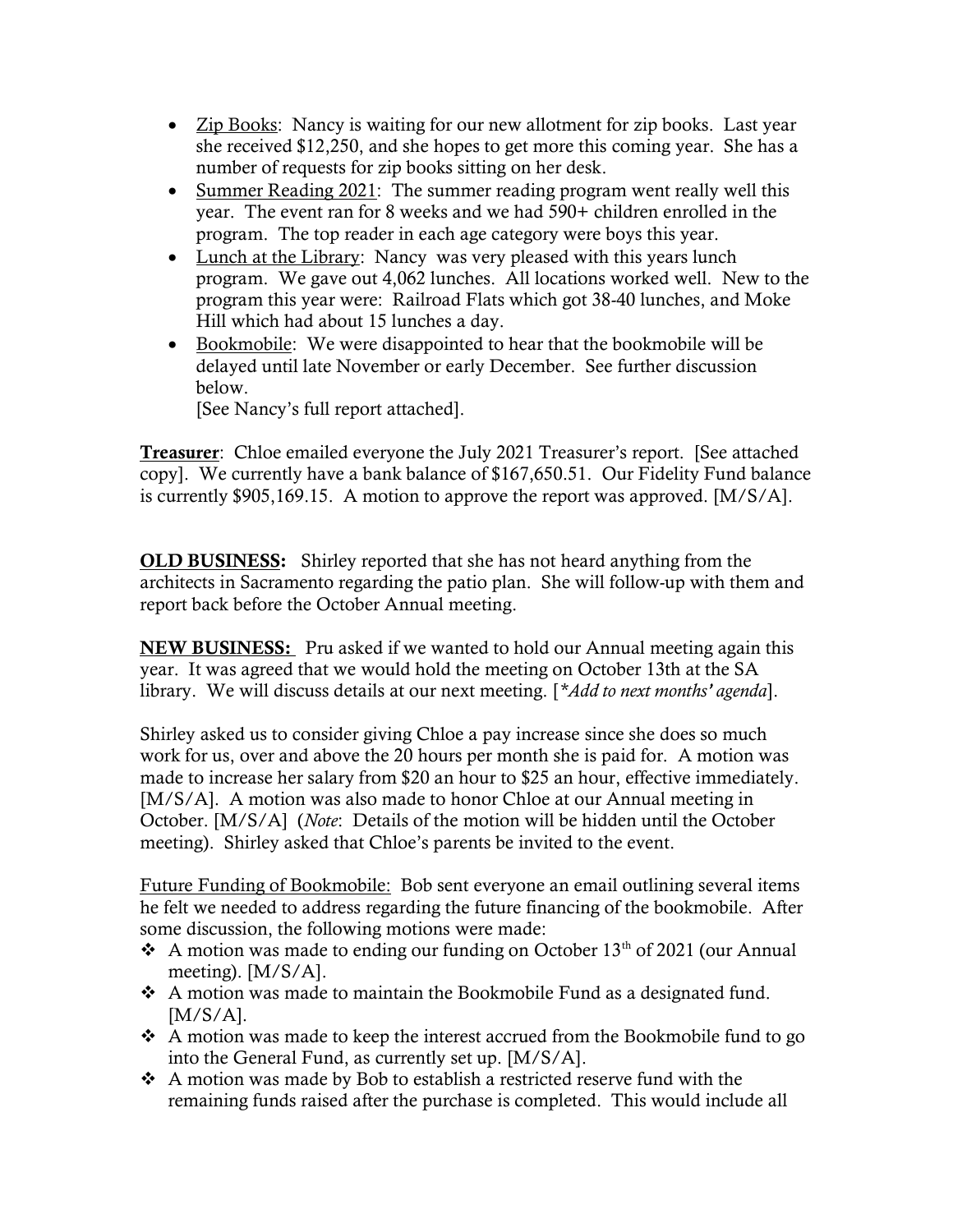matching funds as well. This money would be used for the support of the bookmobile. "Support" is meant to be any and all required maintenance above and beyond the vehicle warranty. All required and/or desired changes to the bookmobile which would improve library services. Any necessary replacement of broken, worn, dysfunctional or obsolete equipment that is not part of the bookmobile, but necessary for the functioning of services. Additionally, these resource funds can be used for wages for the bookmobile driver and attendant. The requirement for and staffing of the bookmobile, as well as the duration of that financial support, will be determined by the County Librarian. Disbursal of these fund will also be determined by the County Librarian, in consultation with the FOTCCL Treasurer. Additional funds can be added to the bookmobile reserve account by a vote of the FOTCCL Board. Outside donations will also be accepted for any donor, but there will be no match. Motion approved [M/S/A].

Pru will ask Tricia to send out a press release letting people know that the bookmobile will be delayed until early December. Once we have something in writing, we can have Shona post this on our web pages.

Bob mentioned that we should have all of our minutes from the Board meetings available on line for people to see. It was agreed that Diane (I) would send Shona copies of the Agendas, Minutes, and any attachments beginning with January 2021, so these can be added to our web site. Both Diane and Pru also keep hard copies of these items in binders.

#### BRANCH REPORTS

Angels Camp: The Friends did a Gazpacho soup event in late July and made a little over \$400. They are also planning a Labor Day weekend book sale on 9/4 at their new location. Duarte's Nursery has announce they will be selling Poinsettias again this year, which the AC Friends will sell.

Arnold: Fran is retiring tomorrow. Arnold has had several Board members leave recently, so they are actively looking for more members. Richard was also interested in knowing if we are thinking about participating in next years County Fair.

Copper: No report

Moke Hill: No report

Murphys: Nancy reported that work is continuing on their upstairs improvements which includes the elevator

San Andreas: Friends helped daily with the Library Lunch program. They are also doing a Flamingo "flocking" event to help raise money for the Bookmobile. They are asking for a \$20 donation from each house they "flock". Cute idea!